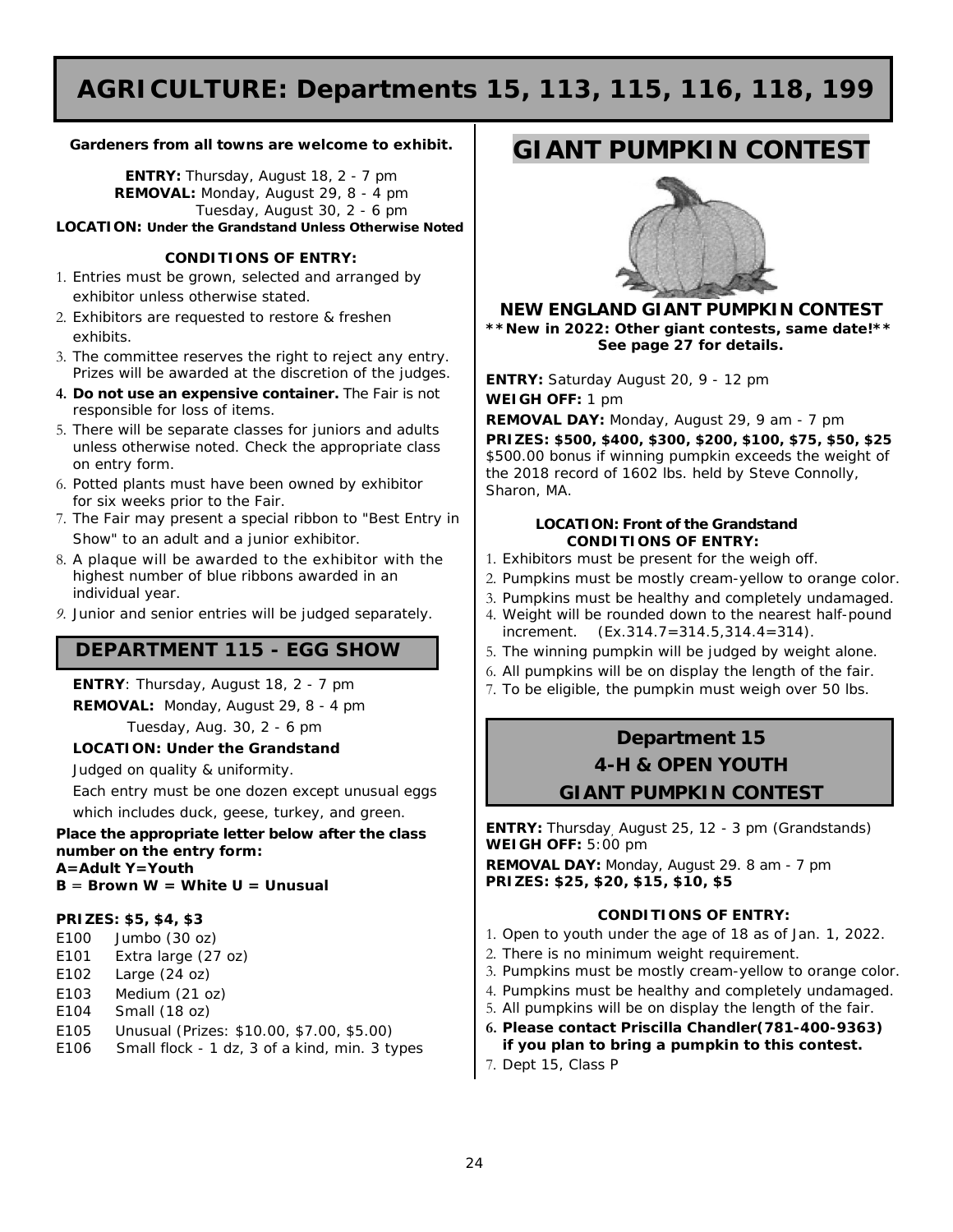## **DEPARTMENT 199 AGRICULTURAL EXHIBITS**

 **ENTRY TIME:** Thursday, August 18, 2 - 7 pm

#### **CONDITIONS OF ENTRY:**

- 1. Mail to: Priscilla Chandler, Marshfield Fair, Box 5, Marshfield, MA 02050.
- 2. Entries are limited & will be accepted in order of receipt.
- 3. Enter early, space was at a premium last year.
- 4. Once judged, names will be placed on exhibits.
- 5. Local specimens are preferred.
- 6. All exhibits are inspected daily and need to be kept fresh and clean by exhibitor.
- 7**. Pre-Entry is Required by August 1**

#### **Agriculture Exhibits**

#### **A340 Agricultural Exhibits PRIZES: \$100, \$80, \$60, \$40, \$25**

4 x 8 booth, judged on agriculture theme. These exhibits should educate the public about an agricultural subject in this region or about your agriculture or business. Your space should tell a story. Include a 1 typed page essay on the story with your entry. Please cover any brand names in your display until after judged. **These exhibits may be set up Aug. 13** & **14. Please contact Priscilla Chandler for arrangements. NO WORK will be allowed on these exhibits after 9:30 pm on Thurs., Aug. 18.** Classes are divided by: Adult/Family, Non-Profit Club, Junior 12-18. No 2 members of the same household may enter separately in the same yr. Family exhibits are those of combined family members, 1 family per year.

#### **A343 Farm Display - pre-entry required PRIZES: \$30, \$25, \$20, \$15, \$10**

Farm display will consist of vegetables and flowers arranged on a slanted tabletop with proper material to make an attractive display. Space will be limited to approx 4'x4'. Entries limited. A 4'x4' backing board made be added with permission. A farm sign may be included but must be covered for judging.

 *Engraved plaque to be awarded to first place winner for exhibit at their farm.*

#### **A346 Homesteader Display PRIZES: \$30, \$25, \$20, \$15, \$10**

Vegetables and flowers attractively arranged on a 4' x 4' slanted tabletop with proper material to make an attractive display. Extra consideration given to a display demonstrating the exchange in a barter system between farm and a neighbor or for recycled, repurposed materials used in the growing, harvesting or housing of your product or animals. Photos may be displayed on a 4' x 4' backboard. Please notify us if you need a back board. Space is limited.

## **DEPARTMENT 15 4-H AGRICULTURAL EXHIBITS**

#### **Pre-Entry is Required: Phone Priscilla Chandler (781-400-9363) AND mail entry form before August 1**

#### **4-H Store Window Display Contest PRIZES: \$50, \$40, \$30, \$20, \$15, \$10 and ribbons**

#### **A344** – pre-entry before August 1st

Open to any 4-H club. Enter your club's store window display on any subject. A 4'x4'x4'space will be provided with plywood sides and back. Electricity with advance notice. Entries must be on Agricultural Entry Forms and mailed before August 1 to Agricultural Dept., Box 5, Marshfield, MA 02050. Be sure to include your phone number. You will receive a confirmation call. Space is limited, all entries must pre enter.

#### **4-H Clover Display Contest PRIZES: \$20, \$15, \$10, \$5 and ribbons**

**A345** – pre-entry before August 1st Make the 4-H clover. Display space will be provided up to  $3'6''x3'6''x3''6''$ . Minimum size -  $24''x 24''x 24''$ 3'6"x3'6"x3"6". **Minimum size - 24"x 24"x 24" Open to any competitor, general public, 4-H member or 4-H Club.**

Extra points given for:

- A. Live plant materials (flowers, greens, vegetables) raised by exhibitor.
- B. Use of recycled materials.

**Judged on** 50% clarity of 4-H clover 25% overall appeal 15% use of A or B above 10% neatness

# *5TH ANNUAL MARTY DELANO MEMORIAL PLYMOUTH COUNTY TOMATO CONTEST*

First Prize:\$25 Junior and Senior Classes

## THREE TOMATOES PER PLATE

Enter under grandstand 8/23, 2-6 pm.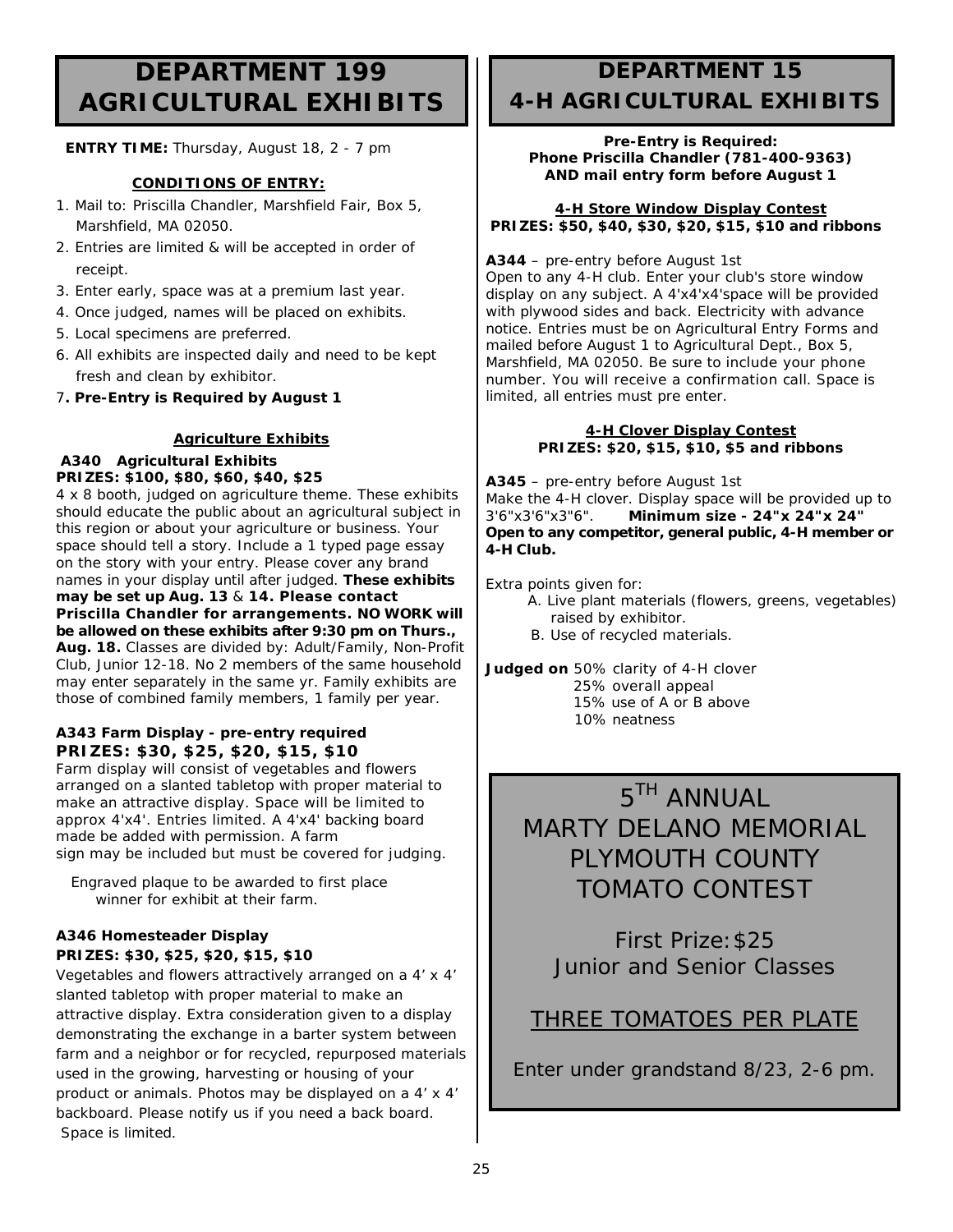# **DEPARTMENT 115 – VEGETABLES**

### **PLATES ONLY**

Judged on appearance, quality, uniformity & market size.

*A trophy will be awarded to the exhibitor with the most blue ribbons in agriculture in the following divisions: jr. plates, sr. plates.*

**Place the following letter designating plate next to the class number on the entry form:**

#### **Plates Prizes: \$8, \$7, \$6**

**PS = Special Vegetable** *approval of department head required PLEASE CALL 781-400-9363 FOR APPROVAL*

| C173<br>C174                         | Beans, Horticultural, 15<br>Beans, Italian pole, 15 |
|--------------------------------------|-----------------------------------------------------|
| C175                                 | Beans, Kentucky wonder, 15                          |
| C177                                 | Beans, Lima, 15                                     |
| C178                                 | Beans, Baby Lima, 15                                |
| C179                                 | Beans, Pinto, 15                                    |
| C180                                 | Beans, Portuguese pole, 15                          |
| C181                                 | Beans, Portuguese shell, 15                         |
| C182                                 | Beans, Green snap. 15                               |
| C183                                 | Beans, Purple snap, 15                              |
| C184                                 | Beans, Snap wax, 15                                 |
| C185                                 | Beans, Any variety, 15                              |
| C186                                 | Beets, 5 bunches                                    |
| C188                                 | Broccoli, 2 heads                                   |
| C190                                 | Cabbage, Green, 2 heads                             |
| C191                                 | Cabbage, Red, 2 heads                               |
| C192                                 | Cantaloupe, 2                                       |
| C193                                 | Carrots, 5 bunches                                  |
| C194                                 | Cauliflower, 2 show flower                          |
| C195                                 | Celery, 2                                           |
| C196                                 | Corn, sweet, 5, 1/2 husked                          |
| C197                                 | Corn, Indian, 3                                     |
| C198                                 | Corn, Popcorn, 3                                    |
| C199                                 | Corn, Strawberry, 3                                 |
| C <sub>2</sub> 00                    | Cucumbers, 3                                        |
| C201                                 | Cucumbers, pickling, 3                              |
| C <sub>2</sub> 02                    | Eggplant, 2                                         |
| C203                                 | Eggplant, White, 2                                  |
| C204                                 | Garlic, 3                                           |
| C205                                 | Gourds, 5<br>Herbs - in cup or jar with water       |
| C <sub>206</sub><br>C <sub>209</sub> | Kohlrabi, 2                                         |
| C210                                 | Leeks, 2                                            |
| C212                                 | Melons, 2 any variety                               |
| C <sub>2</sub> 13                    | Mixed vegetables, 5                                 |
| C <sub>214</sub>                     | Okra, 5                                             |
| C <sub>215</sub>                     | Onions, Bermuda, 5                                  |
| C216                                 | Onions, Novelty, 5                                  |
| C <sub>2</sub> 17                    | Onions, Red, 5 *                                    |
| C218                                 | Onions, Spanish, 5                                  |
| C219                                 | Onions, White, 5                                    |

| C220                                                                           | Onions, Yellow, 5                                    |  |
|--------------------------------------------------------------------------------|------------------------------------------------------|--|
| C223                                                                           | Parsnips, 5, tops removed                            |  |
| C205                                                                           | Peas, 15<br>Peppers, Banana, 5                       |  |
| C226<br>C227                                                                   |                                                      |  |
| C229                                                                           | Peppers, Hot, 5<br>Peppers, Hot Hungarian, 5         |  |
| C230                                                                           | Peppers, Sweet bell, 5                               |  |
| C231                                                                           | Peppers, Sweet Italian, 5                            |  |
| C232                                                                           | Potatoes, Cobbler, 5                                 |  |
| C233                                                                           | Potatoes, Red, 5                                     |  |
| C234                                                                           | Potatoes, White, 5                                   |  |
| C235                                                                           | Potatoes, Yellow, 5                                  |  |
| C236                                                                           | Pumpkins, 2                                          |  |
| C237                                                                           | Rhubarb, 5                                           |  |
| C239                                                                           | Shallots, 5, shown with skins and tops on            |  |
| C241                                                                           | Squash, Acorn, 2                                     |  |
| C242                                                                           | Squash, Buttercup, 2                                 |  |
| C243                                                                           | Squash, Butternut, 2                                 |  |
| C244                                                                           | Squash, Des Moines, 2                                |  |
| C245                                                                           | Squash, Hubbard, 2                                   |  |
| C246                                                                           | Squash, Scallop (patty pan), 2                       |  |
| C247<br>C248                                                                   | Squash, Spaghetti, 2<br>Squash, Turban, 2            |  |
| C249                                                                           | Squash, Yellow summer, 2, crooked neck               |  |
| C250                                                                           | Squash, Yellow summer, 2, straight neck              |  |
| C251                                                                           | Squash, Zucchini, 2                                  |  |
| C252                                                                           | Squash, Golden zucchini, 2                           |  |
| C253                                                                           | Squash, Large, 2                                     |  |
| C254                                                                           | Squash, Any other variety, 2                         |  |
| C257                                                                           | Tomatoes, Green, 5                                   |  |
| C258                                                                           | Tomatoes, Green plum, 5                              |  |
| C259<br>C263                                                                   | Tomatoes, Green roma, 5<br>Tomatoes, Green cherry, 5 |  |
| C264                                                                           |                                                      |  |
| C265                                                                           | Tomatoes, Green Tiny Tim, 5<br>Tomatoes, Red, 5      |  |
| C266                                                                           | Tomatoes, Red plum, 5                                |  |
| C267                                                                           | Tomatoes, Red roma, 5                                |  |
| C271                                                                           | Tomatoes, Red cherry, 5                              |  |
| C272                                                                           | Tomatoes, Red Tiny Tim,<br>5                         |  |
| C273                                                                           | Tomatoes, Husk, 5                                    |  |
| C274                                                                           | Tomatoes, Stuffing, 5                                |  |
| C275                                                                           | Tomatoes, Yellow, 5                                  |  |
| C276                                                                           | Turnip, 2                                            |  |
| C277                                                                           | Watermelon, Icebox small, 2                          |  |
| C278                                                                           | Watermelon, 2                                        |  |
| C279                                                                           | Other vegetable, 2, 5 or 15 based on size            |  |
|                                                                                | Classes will be combined unless 3 or more of         |  |
|                                                                                | same vegetables are entered. May enter more          |  |
|                                                                                | than 1 product, prizes for only the highest placed.  |  |
| *All Root Crops: cut off tops, leave 1" of                                     |                                                      |  |
| leaf stalk. Only loose outer skins should                                      |                                                      |  |
| be taken off of cabbage, lettuce, onion etc.<br><b>DO NOT PEEL TOO CLOSELY</b> |                                                      |  |
|                                                                                |                                                      |  |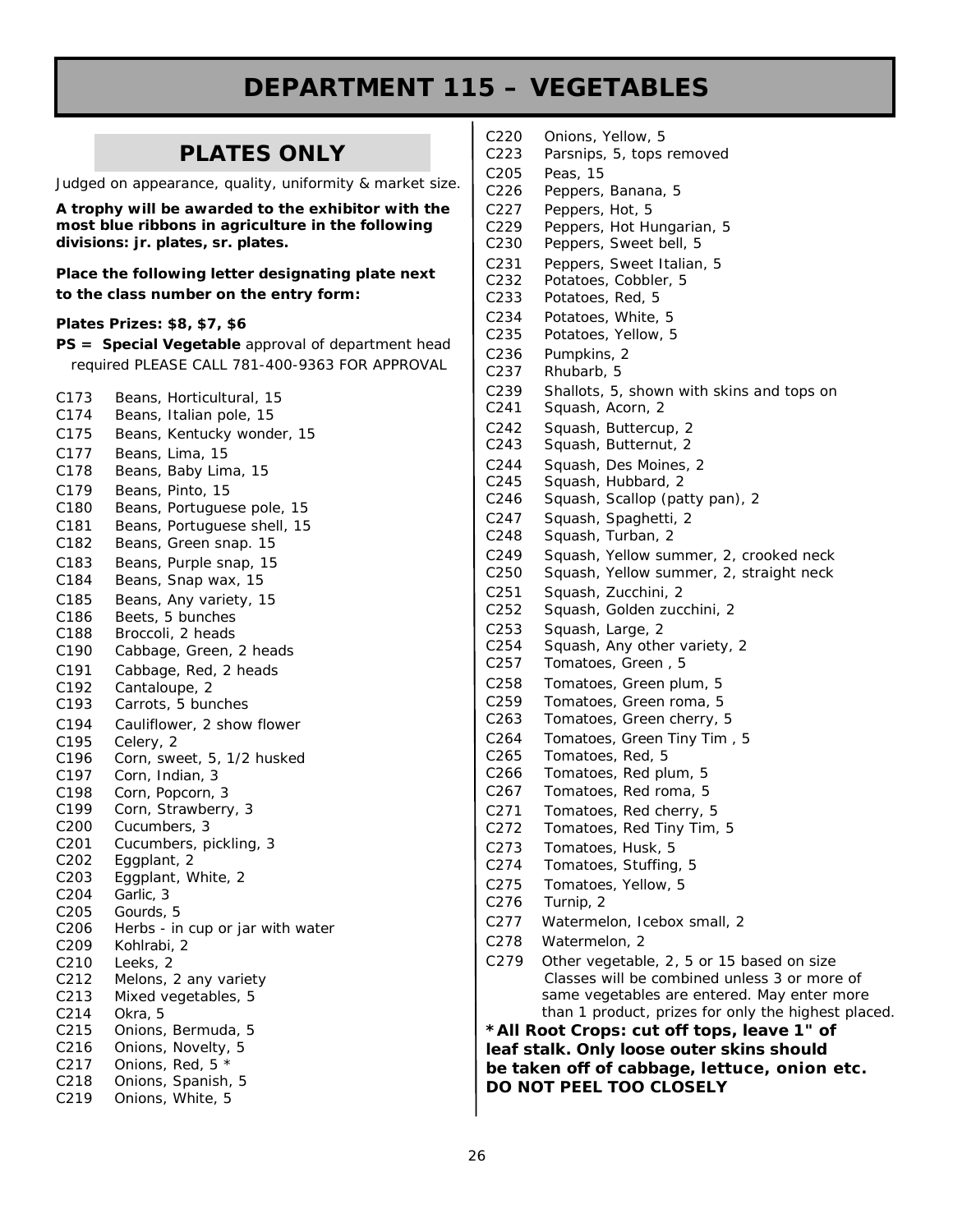# **DEPARTMENT 115 – VEGETABLES**

#### *Giant vegetables may enter on Saturday, Aug. 20 also!*

#### **HEIRLOOM VEGETABLES:**

#### **Prizes: \$10, \$7, \$5**

|                             | C280 Tomatoes, 5<br>C281 All root crops, 5               |
|-----------------------------|----------------------------------------------------------|
|                             | C <sub>282</sub> Corn, 5 ears                            |
| C283                        | Squash, 2                                                |
| $\sim$ $\sim$ $\sim$ $\sim$ | والمستقلد والمستحل والمستنفي والمستنقص والمستحل المتناقص |

- C284 Herbs in cup or jar with water
- C<sub>285</sub> Garlic<br>C<sub>286</sub> Any o
- Any other heirloom vegetable

### **COLLECTIONS**

#### **PRIZES: \$10, \$8, \$6, \$4, \$2**

- A2 5 kinds of vegetables, attractively arranged in chopping bowl. No leafy vegetables.
- A3 5 kinds of vegetables attractively displayed in a basket. No leafy vegetables.
- A5 Children's "little red wagon" full of produce. Toy size or smaller wagon. Open to ages 6-12. See adult contest for other rules.
- A6 Adult garden wagon full of produce. A standard size wagon and some hay or straw may be used as a base to display vegetables grown in your garden. 1/4 may be potted plants owned for 6 months by exhibitor. Any tools must be securely attached. Wagons will be moved so display must be solid.
- A7 Corn on the cob min. 36 ears with other supporting natural materials attractively arranged on a slant board 4'x4. 3/4 of display must be corn. Do not husk the corn past 1/3. Displayed undercover outdoors.
- A8 Tomato Bowl A colorful variety of at least 5 tomatoes. Bowl must be at least 10" across and tomatoes must fill the bowl.

*SEE PAGE 24 FOR NEW CONTESTS*

### *Combination*

#### **PRIZES: \$15, \$10, \$5**

- A15 Farm Kitchen Produce -Use 1 non sharp tool and a kitchen container to display a collection of at least 4 different vegetables. Include farm products such as jam, jelly, bread or small floral arrangement. Judging: 25% variety, 50% quality, 25% presentation/creativity
- A16 Market Basket In a "market type basket" (1 handle, flat bottom, rectangular, no more than 6" d x 10" w x 20" l) arrange your own products, including at least 1 each loaf of bread, jam or jelly, fresh fruit or vegetable and canned fruit or vegetables or vegetables. **Judging:** 25% variety, 50% quality, 25% presentation

### **GIANT CONTEST**

*Weight or length will determine the winner. All entries must be clean and all skins intact Giant vegetables must be healthy & undamaged.*

*Entries will be accepted on Thursday before the fair 2-7 or the first Saturday from 12 – 1. Judged by 5pm, Sat.*

#### **PRIZES: \$10, \$8, \$6, \$4, \$2 (A290-A292 ONLY)**

- A290 Heaviest squash (zucchini, hubbard, butternut)
- A291 Heaviest regular pumpkin (J. O'Lantern, CT. Field)
- A292 Heaviest tomato

#### **PRIZES: \$8, \$7, \$6** (A293 - A299 ONLY)

- A293 Heaviest watermelon
- A294 Longest carrot
- A295 Longest zucchini (adult & junior judged separately)
- A296 Longest green bean Measured from bottom to stem joint on a straight line
- A297 Largest single egg with photo of exhibitor with bird
- A298 Tallest corn stalk must be cut from root ball
- A299 Giant cucumber

## **DEPARTMENT 116 - FRUIT**

Plates are to be displayed in quantity listed. Judged on general appearance, quality, uniformity, and appropriate market size.

#### **PLATES - PRIZES: \$8, \$7, \$6**

| 116                                        | F303 | Apples, any variety, 5 |  |  |
|--------------------------------------------|------|------------------------|--|--|
| 116                                        | F304 | Nectarines, 5          |  |  |
| 116                                        | F305 | Peaches, 5             |  |  |
| 116                                        | F306 | Pears, 5               |  |  |
| 116                                        | F307 | Plums, 10              |  |  |
| 116                                        | F309 | Blueberries, pint box  |  |  |
| 116                                        | F310 | Cranberries, pint box  |  |  |
| 116                                        | F311 | Strawberries, pint box |  |  |
| 116                                        | F312 | Grapes, pint box       |  |  |
| 20 QUART BASKET - PRIZES: \$20, \$15, \$10 |      |                        |  |  |
| 116                                        | F314 | Cranberries            |  |  |
| 116                                        | F315 | Apples, any variety    |  |  |
| 116                                        | F316 | Peaches                |  |  |

- 116 F316 Peaches
- 116 F317 Pears
- 116 F318 Grapes

#### *Scarecrow: CRAZY ANIMALS!!*

WHICH ANIMAL SCARECROW WILL WIN?? Each entry must have a sturdy rope or harness inside clothing for hanging. Entry will be disqualified if rope/harness fails to support entry. *Prizes: \$10, \$7, \$5 – Dept. 115 Class A121*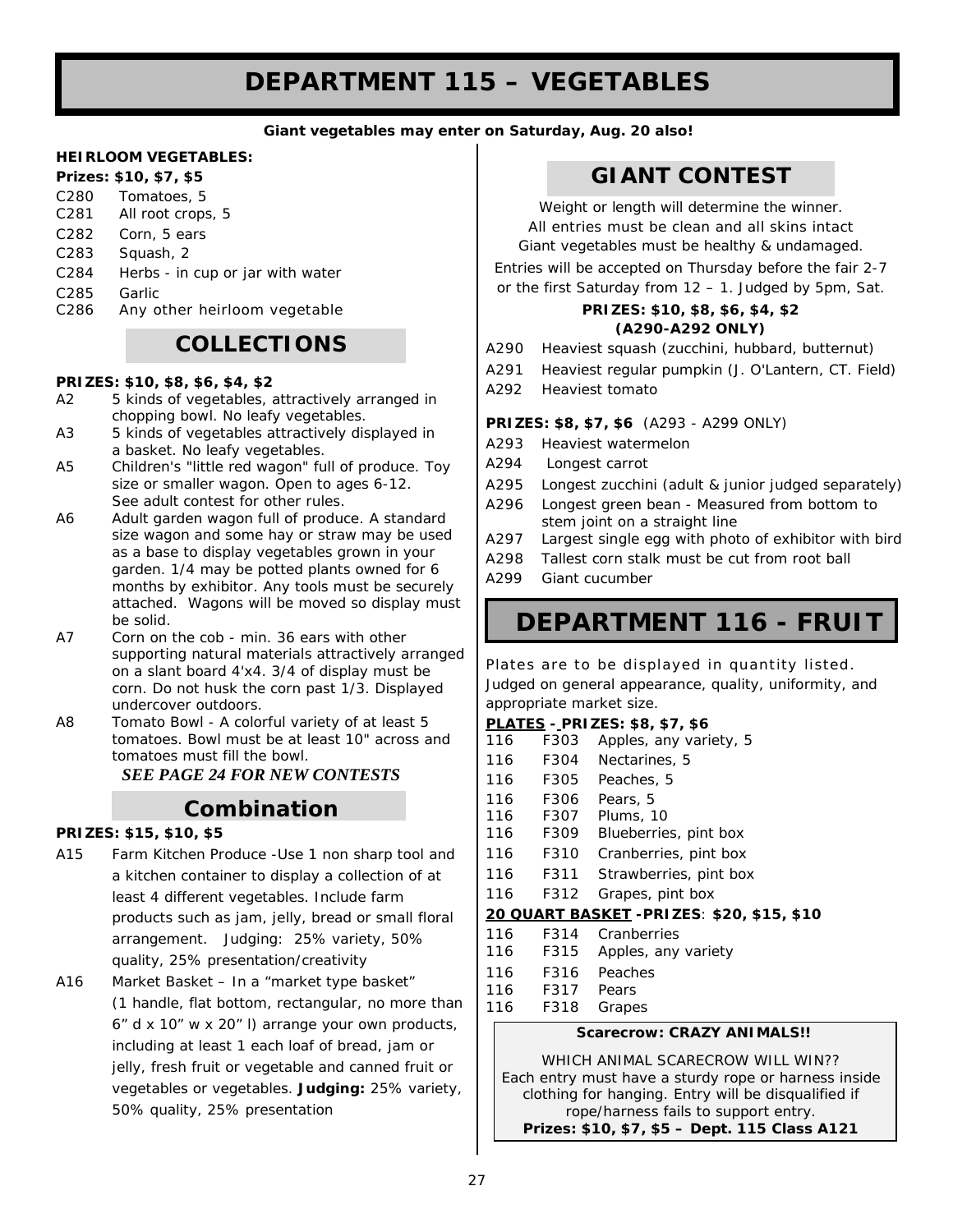## **DEPARTMENT 118 CANNED GOODS**

**ENTRY:** Thursday, August 18, 2 - 7 pm **REMOVAL:** Monday, August 29, 8 - 4 pm Tuesday, Aug. 30, 2 - 6 pm

#### **Check out Page 28, "Combinations"**

#### **PRIZES: \$8, \$7, \$6 CONDITIONS OFENTRY:**

- 1. Product must have been produced from 8/20 8/21
- 2. All products must be in sealed jars; no wax seals, no decorative covers. Containers are not opened.
- 3. Containers must be uniform in size, clean & uniformly labeled with no more than 1" headspace.
- 4. One entry per class number.

**Pickles** *(2 jars, 1 kind)*

5. Judged on product quality, uniform size, good color, clear liquid, properly filled jars.

|                                                 | Pickles (2 jars, 1 kind)    |                   | Jellies & Jams            |
|-------------------------------------------------|-----------------------------|-------------------|---------------------------|
| A100                                            | Bread & butter              |                   | (2 regulation jel         |
| A101                                            | Dill                        |                   | not less than 40.         |
| A102                                            | Spear                       | A134              | Mixed f                   |
| A103                                            | Sweet                       | A135              | Mint jel                  |
| A104                                            | All others                  | A137              | Beach p                   |
|                                                 | Relish (2 jars, 1 kind)     | A138              | Apple je                  |
|                                                 | A106 Corn                   | A139              | Grape j                   |
| A107                                            | Cranberry                   | A140<br>A141      | Raspber<br><b>Strawbe</b> |
| A108                                            | Hot                         | A142              | Blackbe                   |
| A109                                            | Pepper                      | A143              | Peach                     |
| A110                                            | Sweet                       | A144              | Raspbe                    |
| A111                                            | Zucchini                    | A145              | Strawbe                   |
| A112                                            | All others                  | A146              | <b>Blueber</b>            |
|                                                 | Condiments (2 jars, 1 kind) | A147              | Consery                   |
| A115                                            | Chutney                     | A 148             | Marmal                    |
| A116                                            | Flavored vinegar            | A149              | Grape ja                  |
| A117                                            | Piccalilli                  | A150              | Cherry j                  |
| A118                                            | Watermelon rind             | A151              | Rhubarl                   |
| A119                                            | Syrup                       | A152              | Mixed f                   |
| A120                                            | All others                  | A153              | All othe                  |
| <b>Fruit</b> $(2 \text{ jars}, 1 \text{ kind})$ |                             | A154              | All othe                  |
| A124                                            | Cherries                    | <b>Vegetables</b> |                           |
| A125                                            | <b>Blueberries</b>          |                   | $(2$ jars, 1 kind)        |
| A126                                            | <b>Strawberries</b>         | A155              | Tomat                     |
| A127                                            | Raspberries                 | A156              | Tomato                    |
| A128                                            | Peaches                     | A157              | Tomato                    |
| A129                                            | Pears                       |                   | meatles                   |
| A130                                            | Applesauce                  | A158              | Tomato<br>w/meat          |
| A131                                            | All others                  | A159              | <b>Beets</b>              |
|                                                 |                             | A160              | Carrots                   |
|                                                 |                             | A161              | Wax be                    |
|                                                 |                             | A162              | Green                     |

|                   | (2 regulation jelly jars, |
|-------------------|---------------------------|
|                   | not less than 4oz. each)  |
| A134              | Mixed fruit jelly         |
| A135              | Mint jelly                |
| A137              | Beach plum jelly          |
| A138              | Apple jelly               |
| A139              | Grape jelly               |
| A140              | Raspberry jelly           |
| A141              | Strawberry jelly          |
| A142              | Blackberry jam            |
| A143              | Peach jam                 |
| A144              | Raspberry jam             |
| A145              | Strawberry jam            |
| A146              | Blueberry jam             |
| A147              | Conserve                  |
| A 148             | Marmalade                 |
| A149              | Grape jam                 |
| A150              | Cherry jam                |
| A151              | Rhubarb jam               |
| A152              | Mixed fruit jam           |
| A153              | All other jelly           |
| A154              | All other jams            |
| <b>Vegetables</b> |                           |
| $(2$ jars,        | $1$ kind)                 |
| A155              | Tomatoes                  |
| A156              | Tomato juice              |
| A157              | Tomato sauce,             |
|                   | meatless                  |
| A158              | Tomato sauce              |
|                   | w/meat                    |
| A159              | <b>Beets</b>              |
| A160              | Carrots                   |
| A161              | Wax beans                 |
| A162              | Green beans               |
| A163              | Corn                      |
| A164              | Mincemeat                 |
| A165              | All others                |
|                   |                           |

# **DEPARTMENT 118 CANNED GOODS**

#### **Specialty Items**

A170 **Gifts in a quart jar-** dry cookie or cake mix, directions attached showing layers of dry goods in an attractive arrangement. Should be decorated for an occasion.

#### **PRIZES for A171, A172, A173: \$15, \$10, \$5**

- A171 **Canning gift basket** attractively arranged with clear wrap, tied at top, at least 1 jar each of types canned vegetables. Small items to compliment okay.
- A172 **Jams/Jellies gift basket**-attractively arranged with clear wrap, tied top, at least 1 jar each of 3 types jams/jellies. Small items to compliment allowed.
- A173 **Other canned foods gift basket –** See A172 for description and replace jams/jellies with other foods not listed above

# **DEPARTMENT 113 - APIARY**

#### **ENTRY: Thursday August 18, 2-7pm**

**REMOVAL**: Monday, August 30, 8 - 4 pm

**ENTRY LOCATION: GRANDSTANDS Open to All - No Club Affiliation required Use entry form on page 30.** Apiary supervisor: Priscilla Chandler

- **CONDITIONS OF ENTRY:**
- 1. All items must be produced and/or prepared by exhibitor.
- 2. Must be produced in MA & be in leak proof containers.
- 3. New classes must contain 3 or more entries.
- 4. **Exhibitor may enter only one item in each class.**
- 5. The judges reserve the right to reject any/or all exhibits.
- 6. Placings based on quality. Judge's decision final.
- 7. The Marshfield Fair will not be responsible for loss or damage of exhibits or injury to persons.
- 8. No labels or ID will be on entry until judged.

#### **PRIZES: \$10, \$8, \$6, \$4, \$2**

- A401 Best 2 sections of comb honey A402 Best 2 packages of cut comb honey 4" square
- A403 Best shallow extracting frame of honey
- A404 Best shallow cut comb frame of honey
- A405 Best full depth of honey
- A406 Best two 1 lb. jars of honey to be divided & judged by colors (queen line jars only)
- A411 Best two 1 lb. Jars of chunk honey
- A412 Best two 1 lb. Jars of creamed honey
- B413 Best piece of bees wax, 2 lbs. or more
- B414 Best piece of bees wax
- B415 Best display of product with bees wax by exhibitor
- B416 Best observation hive
- B417 Apiary education exhibit, 4' x 8' space provided, jr. and sr. NOT divided.
	- **B 417 Pre-entry required. Call 781-400-9363 PRIZES B417 only: \$100, \$80, \$60, \$40, \$25**